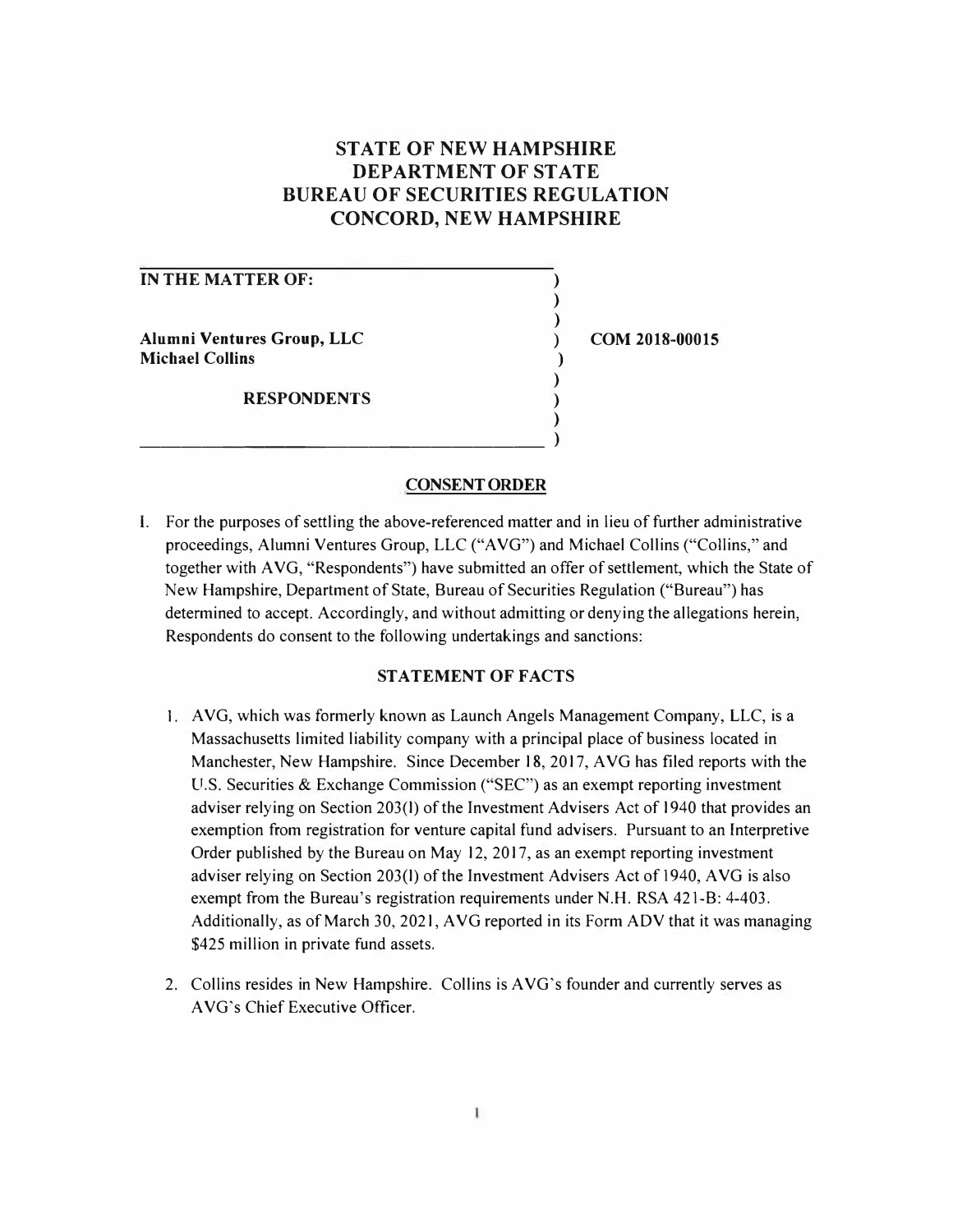- **3. Since 2014, AVG created separate private funds under a series limited liability company umbrella, and acted as the investment adviser to those funds. The funds that are subject to this Consent Order (the "Funds") are listed in Appendix A and were offered from June 2016 to February 2020 (the "Relevant Period"). The funds were organized as part of Alumni Ventures Group Funds, LLC (formerly doing business as Launch Angels Funds, LLC), Alumni Ventures Group Sidecar Funds, LLC (formerly doing business as Launch Angels Sidecar Funds, LLC), Launch Angels Partners Fund, LLC, and Partner Program Laguna 1, LLC.**
- **4. When offering the Funds, A VG relied on the exemption from securities registration provided by Rule 506 of Regulation D under the Securities Act of 1933. AVG would then also be required to file a notice filing with the Bureau under N.H. RSA 421-8:3-302. The Bureau, in the course of its investigation, determined that A VG failed to file several notice filings with the Bureau for a number of its Funds.**
- **5. The Bureau received a complaint in 2018 concerning the disclosure statements contained in the private placement memorandum for one of the Funds. The complainant alleged that the disclosure related to the management fee paid by the Fund to AVG was misleading in that he expected a fee of 2% per year, each year, over ten years (as well as a 20% share in profits on any profitable investment) but instead the Fund paid a management fee of 20% up-front in the first year.**
- **6. After receiving the complaint, the Bureau commenced an investigation of AVG and the Funds. The Bureau also learned that the SEC was investigating A VG and the Funds. The Bureau's investigation included reviewing documentation requested from AVG and the SEC, as well as conducting and participating in interviews of A VG employees.**
- **7. At the conclusion of its investigation, the Bureau determined that A VG made materially misleading statements in describing its management fee in Fund marketing materials, emails to prospective Fund investors, and on its website. A VG represented to prospective investors that the fee it charged to manage venture capital funds was the "industry standard '2 and 20"' which is generally understood to mean a 2% annual management fee assessed each year for ten years plus a 20% share in profits on any profitable investment. In reality, however, A VG's actual practice was to assess and collect 10 years' worth of the 2% annual management fee upfront at the time of the investor's initial contribution. A VG typically drew and spent most or all of the upfront management fee in the first year of the Fund's operations.**
- **8. During the Relevant Period, on its website, A VG represented that "Our funds operate on an industry standard '2 and 20"' and"[ e Jach of our funds charges a 2% annual management fee." A VG did not disclose on its website that it would actually assess and collect l 0 years' worth of the 2% annual management fee at the time of the investor's**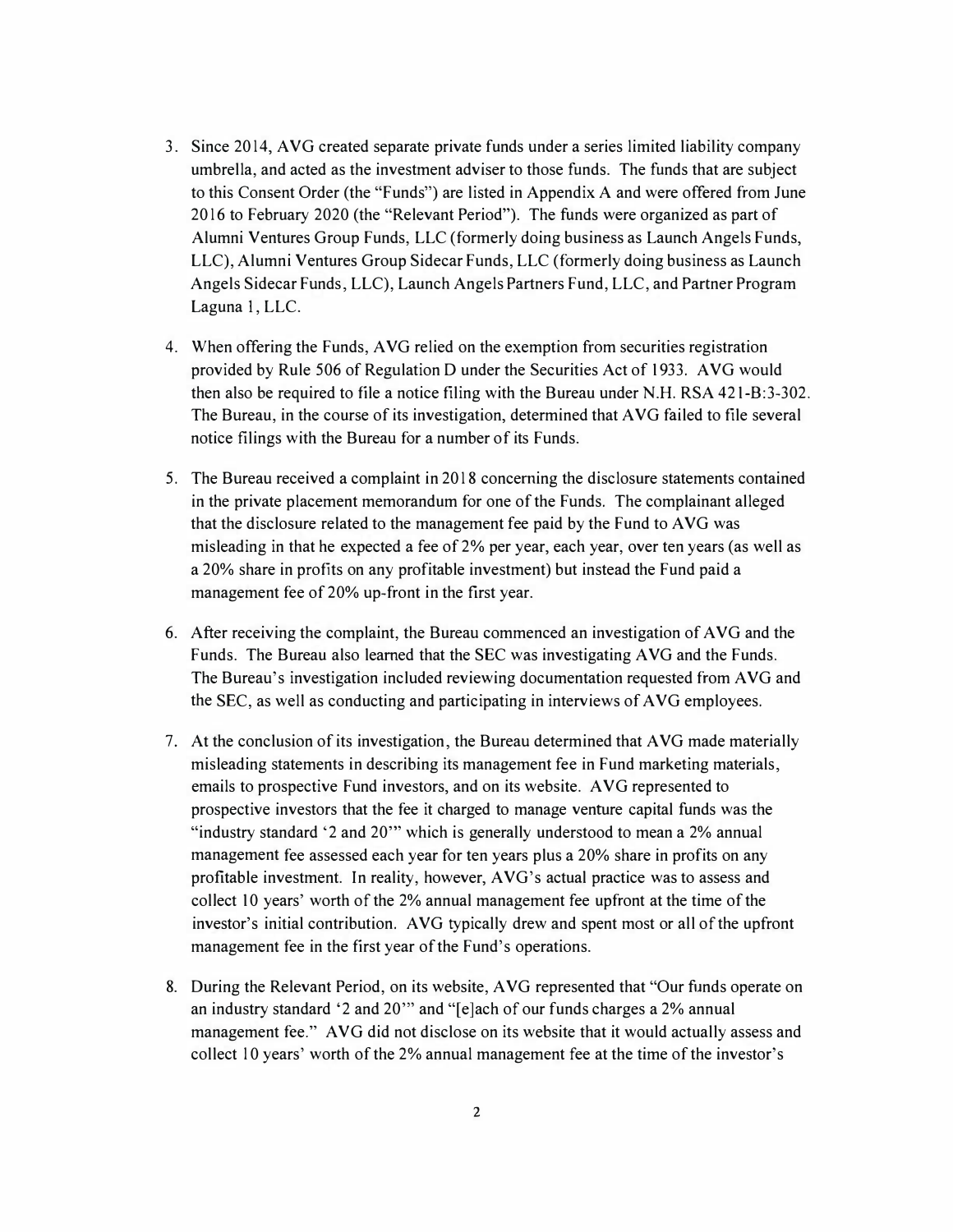**initial investment. Additionally, A VG made similar misleading statements concerning its management fee in other marketing materials presented to prospective investors.** 

- **9. Despite receiving complaints concerning the management fee disclosure from multiple investors after they learned of A VG's fee practice, A VG continued to use the "industry standard '2 and 20"' language until February 2020. A VG's practice in assessing its management fees were inconsistent with what a reasonable investor would understand, absent additional disclosure, from A VG's use of the term "industry standard" as applied to the 2% annual management fee.**
- **10. The Bureau determined that Collins knew and approved of A VG's use of the "industry standard '2 and 20"' language to Fund investors and prospective investors. Collins also used the "industry standard '2 and 20**"' **language when describing A VG's management fee structure during the Relevant Period while admittedly unaware of any venture capital fund advisers in the industry that collected multiple years' worth of management fees upfront. The Bureau determined that Collins unreasonably believed that the "industry standard '2 and 20'" statement was accurate despite receiving complaints from investors**  and concerns raised in 2017 by an AVG board member and an AVG officer.
- **11. A VG's accelerated collection of its management fee amounted to an undisclosed interestfree loan from the Funds that it managed. The SEC determined that, had the Funds charged A VG a reasonable rate of interest on the advanced fees, A VG would have paid the Funds \$4,791,401 in interest. Since bringing this issue to AVG's attention, AVG has now repaid each of the Funds affected by the conduct within the Relevant Period described in paragraphs 7-10 its respective share of the \$4,791,401.**
- **12. Additionally, the Bureau determined that, during the Relevant Period, A VG represented in its Fund operating agreements provided to Fund investors that A VG would not comingle the assets of one Fund with the assets of any other Fund, and that A VG's assets would not be commingled with the assets of any Funds. Contrary to these representations, the Bureau determined that A VG did in fact commingle Fund assets through loans and transfers between certain Funds and also commingled A VG assets with Fund assets through loans from A VG to certain Funds. These loans and transfers were not formally documented with a written debt instrument, had no predetermined maturity**  date or interest rate, and their timing and repayment was solely in AVG's discretion. The **loans and transfers were ultimately repaid without interest. Collins was aware of, and as CEO approved of, these undocumented transfers and loans. Collins also knew or should have known that these transfers were contrary to the representations contained in the operating agreements that he periodically reviewed.**
- **13. The transactions in paragraph 12 violated the Funds' respective operating agreements**  regarding the comingling of a Fund's assets with those of another Fund or of AVG,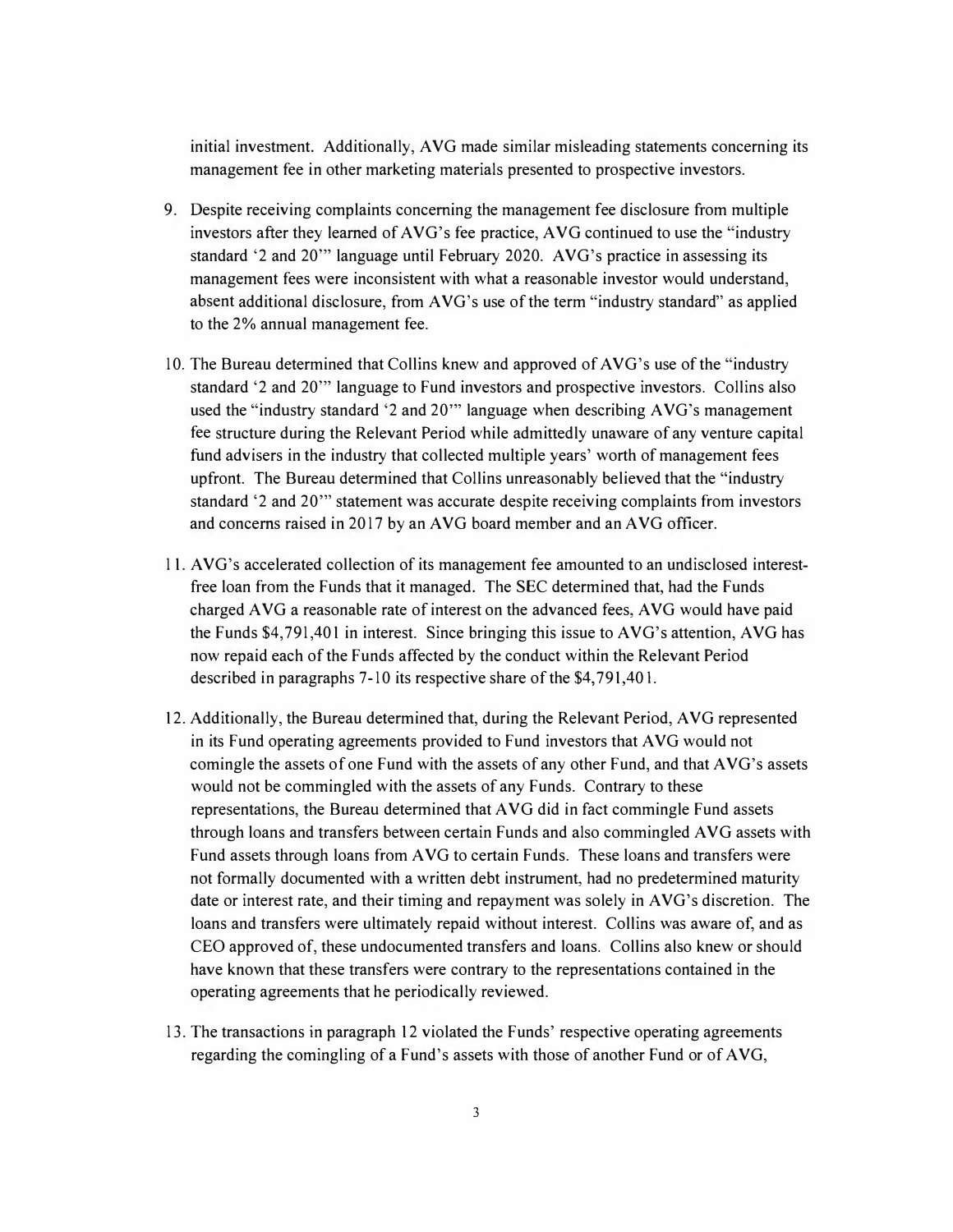**breached A VG's fiduciary duties, and rendered the statements in the operating agreements regarding commingling materially misleading. The inter-fund loans and transfers also created an undisclosed conflict of interest for AVG, as between its duties to each Fund, because A VG was solely responsible for determining the terms for each side of the transaction, including when or if to repay the loan.** 

- **14. Since the Bureau's investigation commenced, Respondents have promptly taken certain remedial acts, including but not limited to adoption and implementation of policies and procedures requiring pre-approval by AVG's Chief Compliance Officer or General Counsel of any written communication by an A VG employee concerning the fee arrangement for any fund managed by AVG.**
- **15. In determining the appropriate administrative fine amount, the Bureau considered the remedial efforts A VG and their cooperation throughout the Bureau's investigation. However, the Bureau also considered the magnitude of the violations, the fact that A VG is headquartered in New Hampshire where many of A VG's activities discussed in this Consent Order occurred, and the penalties associated with many late notice filings.**

### **THE LAW**

- **16. AVG and Collins are "persons" as defined by N.H. RSA 421-B: 1-102(39).**
- **17. N.H. RSA 421-B:3-302(c) requires certain filings to be made with the Bureau for "[a]ny person offering a federal covered security, that is a security described in section 18(b)(4)(F) of the Securities Act of 1933, 15 U.S.C. section 77r(b)(4)(F), and is not exempt under RSA 421-B:2-201 through RSA 421-B:2-203 .... " The Bureau determined that AVG violated N.H. RSA 421-B:3-302(c).**
- **18. N.H. RSA 421-B:5-502(a) states that "it is unlawful for any person that advises others for compensation, either directly or indirectly or through publications or writings, as to the value of securities or the advisability of investing in, purchasing, or selling securities or that, for compensation and as part of a regular business, issues or promulgates analyses or reports relating to securities: (1) to employ a device, scheme, or artifice to defraud another person; or (2) to engage in an act, practice, or course of business that operates or would operate as a fraud or deceit upon another person." The Bureau determined that AVG and Collins violated N.H. RSA 421-B:5-502(a)(2). A showing of negligence is**  sufficient to establish a violation of N.H. RSA 421-B:5-502(a)(2); proof of scienter is not **required.**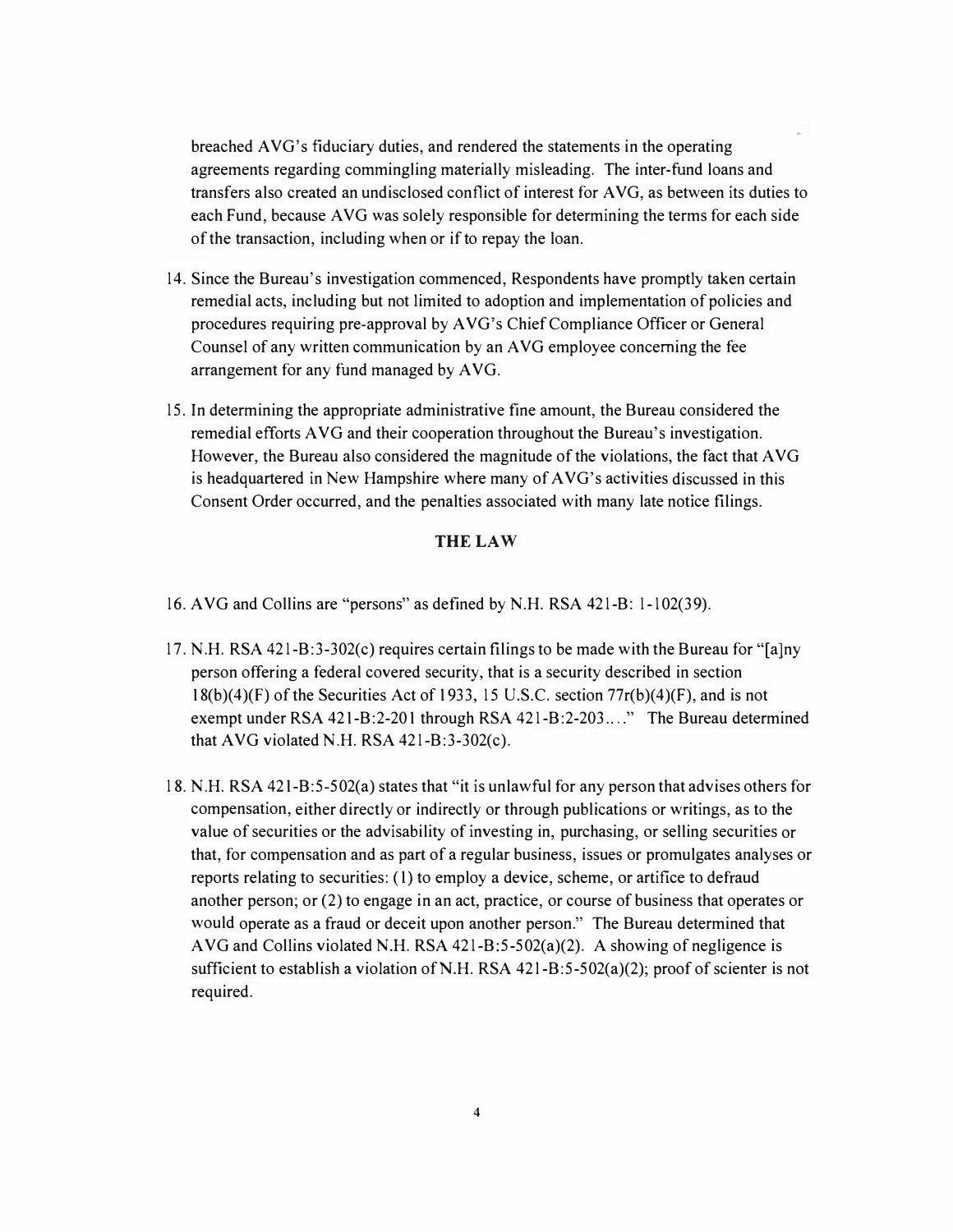- **19. Pursuant to N.H. RSA 421-B:6-604(a), "[i]fthe secretary of state determines that a person has engaged, is engaging, or is about to engage, in an act, practice, or course of business constituting a violation of this chapter or an order issued under this chapter, or that a person has, is, or is about to materially aid an act, practice, or course of business constituting a violation of this chapter or an order issued under this chapter, the secretary of state may: ( 1) issue an order directing the person to cease and desist from engaging in the act, practice, or course of business or to take other action necessary or appropriate to comply with this chapter .... "AVG and Collins are subject to this provision.**
- **20. Pursuant to N.H. RSA 421-B:6-604(d), any person who, either knowingly or negligently, violates this state's securities laws may, upon hearing, and in addition to any other penalty provided for by law, be subject to suspension, revocation or denial of any registration or license, or an administrative fine not to exceed \$2,500 per violation, or both. A VG and Collins are subject to this provision.**
- **21. Pursuant to N.H. RSA 421-B:6-604(g), "[i]n a final order, the secretary of state may charge the actual cost of an investigation or proceeding for a violation of this chapter or an order issued under this chapter. " A VG and Collins are subject to this provision.**
- **II. In view of the foregoing, Respondents agree to the following undertakings and sanctions:** 
	- **1. Respondents agree that they have voluntarily consented to the entry of this Consent Order and represent and aver that no employee or representative of the Bureau has made any promise, representation, or threat to induce their execution.**
	- **2. Respondents agree to waive their right to an administrative hearing and any appeal therein under RSA chapter 421-B.**
	- **3. Respondents agree that this Consent Order is entered into for purposes ofresolving only the matter as described herein. This Consent Order shall have no collateral estoppel effect in any other lawsuit, proceeding, or action, not described herein. Likewise, this Consent Order shall not be construed to restrict the Bureau's right to initiate an administrative investigation or proceeding relative to conduct by Respondents of which the Bureau has no knowledge at the time of the date of final entry of this Consent Order.**
	- **4. Respondents may not take any action or permit to be made any public statement, including in regulatory filings or otherwise denying, directly or indirectly, any allegation in this Consent Order or create the impression that this Consent Order is without factual basis. Nothing in this provision affects Respondents' testimonial obligations or right to take legal positions in litigation, regulatory matters, or any forms of alternative dispute resolution in which the State of New Hampshire is not a party.**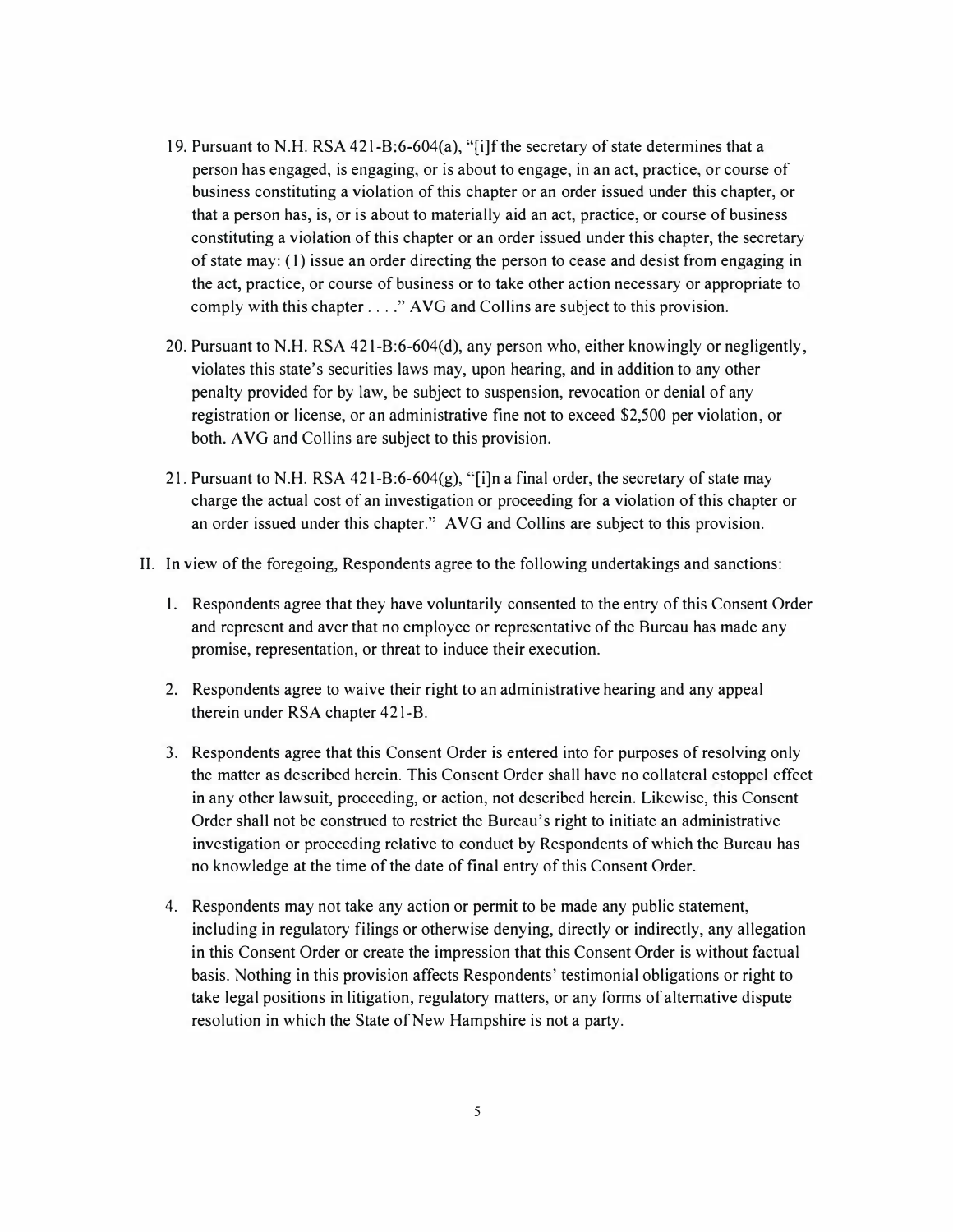- **5. A VG agrees to notify past and present investors in the affected Funds of the settlement terms of this Consent Order by sending a copy of this Consent Order to each investor via mail, email, or such other method acceptable to the Bureau, together with a cover letter in a form acceptable to the Bureau, within 30 days of entry of this Consent Order. A VG also agrees to furnish documentation to the Bureau to show that AVG has repaid each of the Funds affected by the conduct during the Relevant Period described in this Consent Order its respective share of the \$4,791,401 discussed above.**
- **6. Pursuant to N .H. RSA 4 21-B: 6-604( a)( 1 ), Respondents shall permanently cease and desist from committing or causing violations ofN.H. RSA 421-B:5-502(a) or N.H. RSA 42 l-B:3-302.**
- **7. Pursuant to N.H. RSA 421-B:6-604(d), A VG agrees to pay an administrative fine in the amount of Six Hundred Thousand Dollars (\$600,000) (allocated as a \$100,000 fine for late notice filings and a \$500,000 additional administrative fine) to the State of New Hampshire upon execution of this Consent Order. Payment shall be made by 1) United States postal money order, certified check, bank cashier's check, or bank money order; 2) made payable to the State of New Hampshire; and 3) hand-delivered or mailed to the Bureau of Securities Regulation, Department of State, State House, Room 204, Concord, New Hampshire 03301.**
- **8. Pursuant to N.H. RSA 421-B:6-604(g), AVG agrees to pay the Bureau's costs in the amount of One Hundred Thousand Dollars (\$100,000) to the State of New Hampshire upon execution of this Consent Order. Payment shall be made by 1) United States postal money order, certified check, bank cashier's check, or bank money order; 2) made payable to the State of New Hampshire; and 3) hand-delivered or mailed to the Bureau of Securities Regulation, Department of State, State House, Room 204, Concord, New Hampshire 03301.**
- **9. Pursuant to N.H. RSA 421-B:6-604(d), Collins agrees to pay an administrative fine in the amount of One Hundred Thousand Dollars (\$ 100,000) to the State of New Hampshire**  upon execution of this Consent Order. Payment shall be made by 1) United States postal **money order, certified check, bank cashier's check, or bank money order; 2) made payable to the State of New Hampshire; and 3) hand-delivered or mailed to the Bureau of Securities Regulation, Department of State, State House, Room 204, Concord, New Hampshire 0330 I.**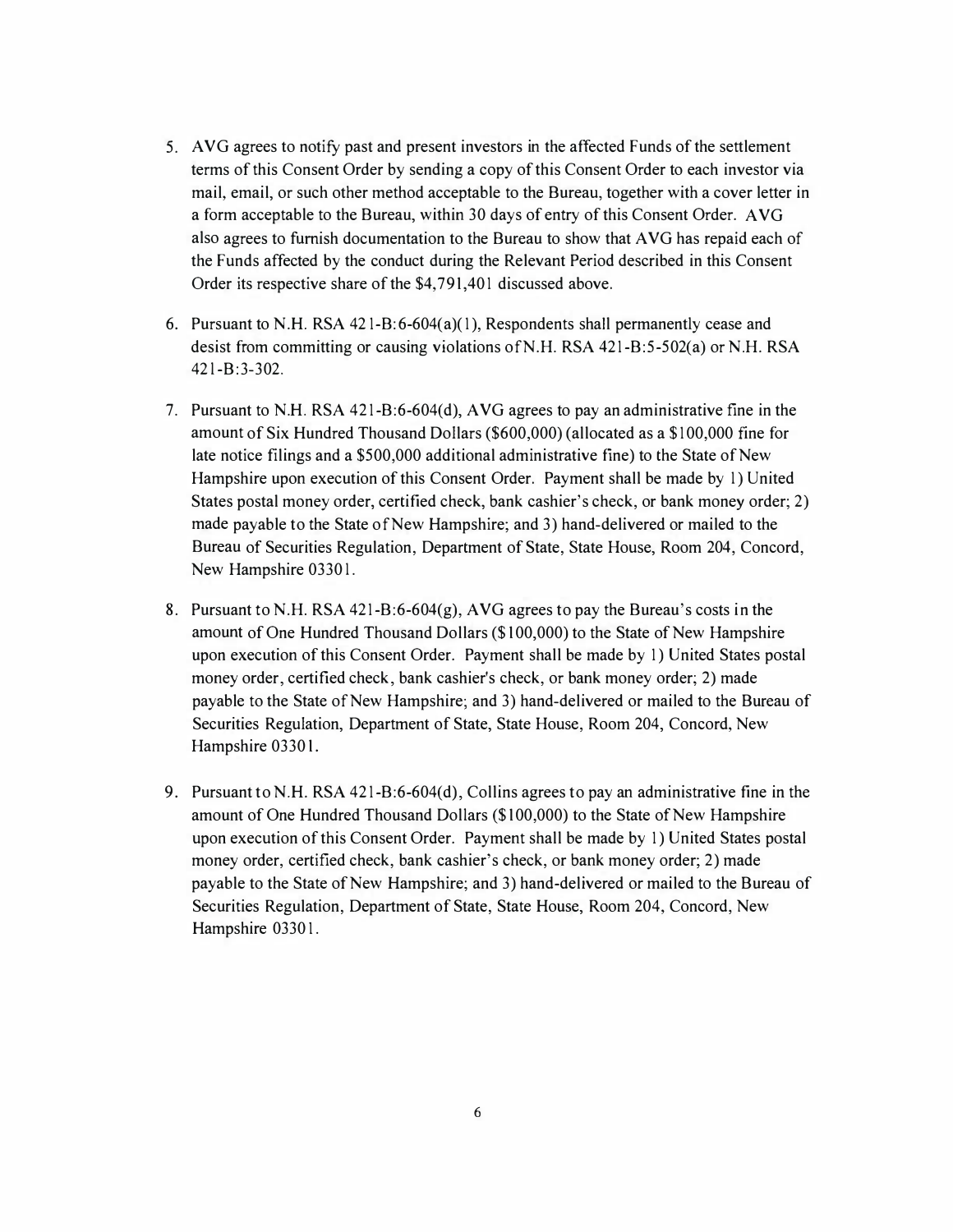- **Ill. Based on the foregoing, the Bureau deems it appropriate and in the public interest to accept and enter into this Consent Order. THEREFORE, IT IS HEREBY ORDERED THAT:** 
	- **l. Respondents shall permanently cease and desist from committing or causing violations of N.H. RSA 42l-B:5-502(a) or N.H. RSA 421-8:3-302.**
	- **2. Respondents A VG shall pay an administrative fine in the amount of Six Hundred Thousand Dollars (\$600,000) to the State of New Hampshire upon execution of this Consent Order.**
	- **3. Respondents AVG shall pay the Bureau's costs in the amount of One Hundred Thousand Dollars (\$100,000) to the State of New Hampshire upon execution of this Consent Order**
	- **4. Respondent Collins shall pay an administrative fine in the amount of One Hundred Thousand Dollars (\$100,000) to the State of New Hampshire upon execution of this Consent Order.**
	- **5. Respondents shall comply with all undertakings in section II, Paragraphs 1-8.**

**Executed this**  $2 \leq d$  day of  $\leq l_1$  2022

Alumni Ventures **Group**, LLC, duly authorized **Please print name and title below:** 

*A/;'ke Cc;/ /2n* 0/ *c BJ* 

Executed this  $\angle$  *K* day of '

**Michael Collins** 

Executed this  $\frac{1}{\sqrt{2}}$  day of *1*  $\sqrt{2022}$ 

**Eric Forcier Deputy Secretary**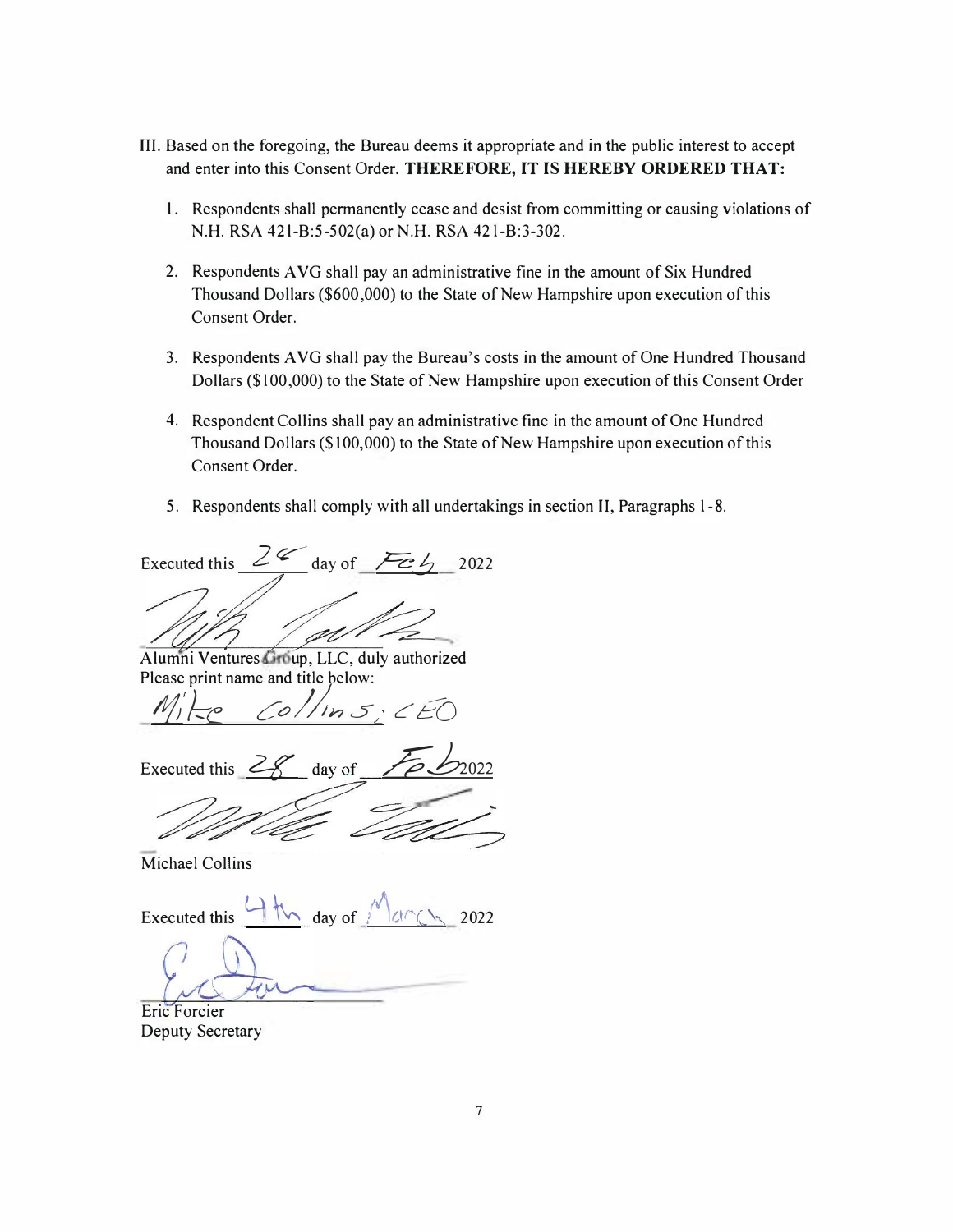#### **Addendum A**

**AVG Blockchain Fund l, LLC AVG Blockchain Fund 1-Q, LLC AVG - First Check Fund 1, LLC AVG - First Check Fund IQ, LLC AVG First Check Fund 2, LLC AVG First Check Fund 2Q, LLC AVG-QI 2020 Partner Funds A VG - Q2 2019 Partner Fund, LLC A VG - Q3 2019 Partner Funds, LLC AVG Q4 2019 Partner Funds AVG Total Access Fund l, LLC A VGF - BIV2 High Brew Coffee 2018, LLC AVGF CV Optimus Ride 2019, LLC AVGF - GD Simple Machines 2018, LLC A VGSF - Simple Machines 2018, LLC AVGFS - Ellevest 2019, LLC AVGSF- Light Field Lab 2019, LLC AVGSF - Notable Labs 2019 A VGSF - Rigetti 2020 AVGFS - Rhone 2019, LLC A VGSF - SV Deserve 2018, LLC A VGSF - Zeus Living 2019 Bascom Ventures Fund l, LLC Bascom Ventures Fund l - Q, LLC Bascom Ventures Fund 2, LLC Bascom Ventures Fund 2-Q, LLC Bascom Ventures Fund 3, LLC Bascom Ventures Fund 3Q, LLC Blue Ivy Fund l, LLC Blue Ivy Fund l (Q), LLC Blue Ivy Ventures 2, LLC Blue Ivy Ventures 2-Q, LLC Blue Ivy Ventures Fund 3, LLC Blue Ivy Ventures Fund 3Q, LLC Blue Ivy Ventures Fund 4, LLC Blue Ivy Ventures Fund 4Q, LLC Castor Ventures Fund l, LLC Castor Ventures Fund l Q, LLC Castor Ventures Fund 2 LLC Castor Ventures 2-Q, LLC Castor Ventures Fund 3, LLC Castor Ventures Fund 3 Q, LLC Castor Ventures Fund 4, LLC Castor Ventures Fund 4Q, LLC**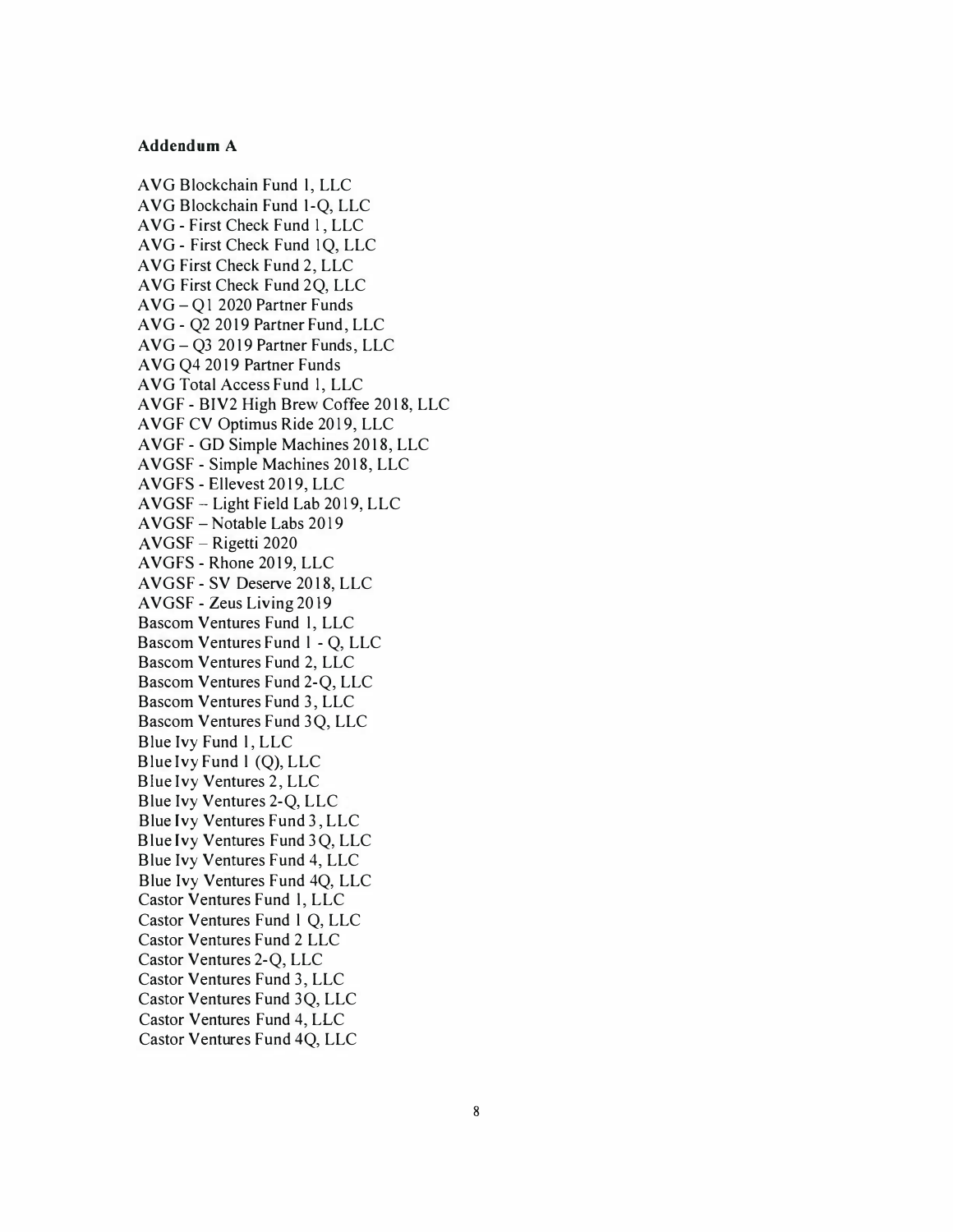**Chestnut Street Ventures 1, LLC Chestnut Street Ventures 1 - Q, LLC Chestnut Street Ventures Fund 2, LLC Chestnut Street Ventures 2-Q, LLC Chestnut Street Ventures Fund 3, LLC Chestnut Street Ventures Fund 3Q, LLC Congress A venue Ventures Fund 1 Congress Avenue Ventures Fund 10 Fission Ventures Fund I, LLC Fission Ventures Fund IQ, LLC Fission Ventures Fund 2, LLC Fission Ventures Fund 2Q, LLC Green D Fund II, LLC Green D Ventures Fund 3, LLC Green D Ventures Fund 4, LLC Green D Ventures Fund 4 - Q, LLC Green D Ventures Fund 5, LLC Green D Ventures Fund 5-Q, LLC Green D Ventures Fund 6, LLC Green D Ventures Fund 6Q, LLC Green D Ventures Fund 7 Green D Ventures Fund 7Q January I, 2019 AVG Partner Fund, LLC**  July 1, 2018 AVG Systematic Fund **LAMC- BIVl Manus Bio 20 17, LLC LASC - EverQuote 2016, LLC LASF - Bloom Energy 2016, LLC LASF - BIV I EverQuote 2016, LLC LASF - Compass Therapeutics 2016, LLC LASF - CV 1 EverQuote 2016, LLC LASF - Domo 2017, LLC**  LASF - Guardhat 2017, LLC **LASF - Humatics 2017, LLC LASF - Madison Reed 2016, LLC LASF SmartVid.io 2017, LLC LASF - Tulip Products 2016, LLC LASF - Upstart 2017, LLC LASF - YVl Freshly 2017, LLC Launch Angels Partners Fund, LLC Little Ivy Ventures Fund 1, LLC Little Ivy Ventures Fund IQ, LLC Nassau Street Ventures Fund 1, LLC Nassau Street Ventures Fund lQ, LLC Nassau Street Ventures Fund 2, LLC Nassau Street Ventures Fund 2Q, LLC October 1, 2018 A VG Partner Fund, LLC**